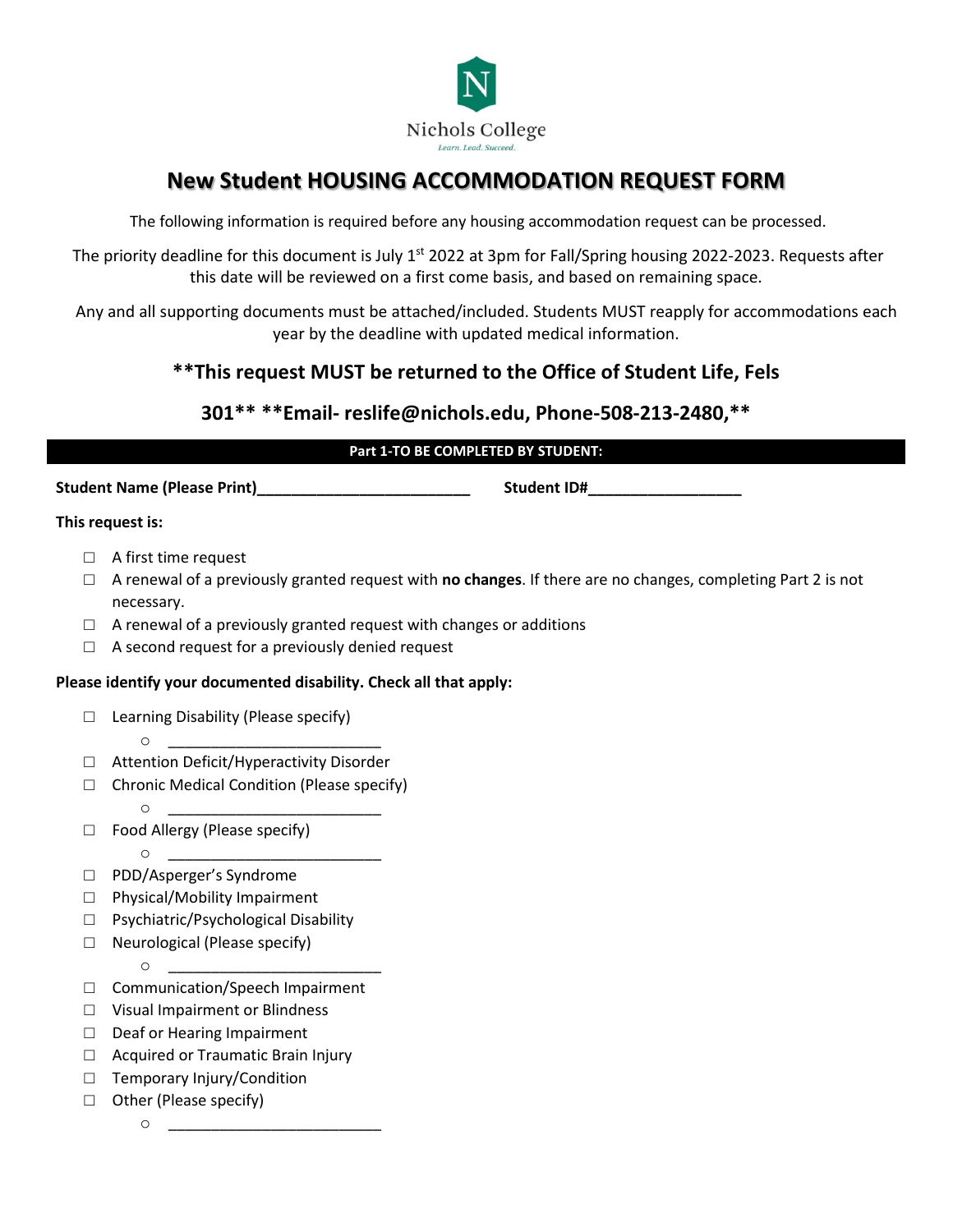**Describe the impact of your disability on a major life activity:**

**Please list the accommodation(s) you are requesting:**

**Please describe how your disability requires special accommodations to promote success while residing in a residential environment:** 

**\_\_\_\_\_\_\_\_\_\_\_\_\_\_\_\_\_\_\_\_\_\_\_\_\_\_\_\_\_\_\_\_\_\_\_\_\_\_\_\_\_\_\_\_\_\_\_\_\_\_\_\_\_\_\_\_\_\_\_\_\_\_\_\_\_\_\_\_\_\_\_\_\_\_\_\_\_\_\_\_\_\_\_\_\_\_\_\_\_\_\_\_\_\_\_\_\_\_ \_\_\_\_\_\_\_\_\_\_\_\_\_\_\_\_\_\_\_\_\_\_\_\_\_\_\_\_\_\_\_\_\_\_\_\_\_\_\_\_\_\_\_\_\_\_\_\_\_\_\_\_\_\_\_\_\_\_\_\_\_\_\_\_\_\_\_\_\_\_\_\_\_\_\_\_\_\_\_\_\_\_\_\_\_\_\_\_\_\_\_\_\_\_\_\_\_\_ \_\_\_\_\_\_\_\_\_\_\_\_\_\_\_\_\_\_\_\_\_\_\_\_\_\_\_\_\_\_\_\_\_\_\_\_\_\_\_\_\_\_\_\_\_\_\_\_\_\_\_\_\_\_\_\_\_\_\_\_\_\_\_\_\_\_\_\_\_\_\_\_\_\_\_\_\_\_\_\_\_\_\_\_\_\_\_\_\_\_\_\_\_\_\_\_\_\_ \_\_\_\_\_\_\_\_\_\_\_\_\_\_\_\_\_\_\_\_\_\_\_\_\_\_\_\_\_\_\_\_\_\_\_\_\_\_\_\_\_\_\_\_\_\_\_\_\_\_\_\_\_\_\_\_\_\_\_\_\_\_\_\_\_\_\_\_\_\_\_\_\_\_\_\_\_\_\_\_\_\_\_\_\_\_\_\_\_\_\_\_\_\_\_\_\_\_**

**\_\_\_\_\_\_\_\_\_\_\_\_\_\_\_\_\_\_\_\_\_\_\_\_\_\_\_\_\_\_\_\_\_\_\_\_\_\_\_\_\_\_\_\_\_\_\_\_\_\_\_\_\_\_\_\_\_\_\_\_\_\_\_\_\_\_\_\_\_\_\_\_\_\_\_\_\_\_\_\_\_\_\_\_\_\_\_\_\_\_\_\_\_\_\_\_\_\_ \_\_\_\_\_\_\_\_\_\_\_\_\_\_\_\_\_\_\_\_\_\_\_\_\_\_\_\_\_\_\_\_\_\_\_\_\_\_\_\_\_\_\_\_\_\_\_\_\_\_\_\_\_\_\_\_\_\_\_\_\_\_\_\_\_\_\_\_\_\_\_\_\_\_\_\_\_\_\_\_\_\_\_\_\_\_\_\_\_\_\_\_\_\_\_\_\_\_ \_\_\_\_\_\_\_\_\_\_\_\_\_\_\_\_\_\_\_\_\_\_\_\_\_\_\_\_\_\_\_\_\_\_\_\_\_\_\_\_\_\_\_\_\_\_\_\_\_\_\_\_\_\_\_\_\_\_\_\_\_\_\_\_\_\_\_\_\_\_\_\_\_\_\_\_\_\_\_\_\_\_\_\_\_\_\_\_\_\_\_\_\_\_\_\_\_\_ \_\_\_\_\_\_\_\_\_\_\_\_\_\_\_\_\_\_\_\_\_\_\_\_\_\_\_\_\_\_\_\_\_\_\_\_\_\_\_\_\_\_\_\_\_\_\_\_\_\_\_\_\_\_\_\_\_\_\_\_\_\_\_\_\_\_\_\_\_\_\_\_\_\_\_\_\_\_\_\_\_\_\_\_\_\_\_\_\_\_\_\_\_\_\_\_\_**

**\_\_\_\_\_\_\_\_\_\_\_\_\_\_\_\_\_\_\_\_\_\_\_\_\_\_\_\_\_\_\_\_\_\_\_\_\_\_\_\_\_\_\_\_\_\_\_\_\_\_\_\_\_\_\_\_\_\_\_\_\_\_\_\_\_\_\_\_\_\_\_\_\_\_\_\_\_\_\_\_\_\_\_\_\_\_\_\_\_\_\_\_\_\_\_\_\_\_ \_\_\_\_\_\_\_\_\_\_\_\_\_\_\_\_\_\_\_\_\_\_\_\_\_\_\_\_\_\_\_\_\_\_\_\_\_\_\_\_\_\_\_\_\_\_\_\_\_\_\_\_\_\_\_\_\_\_\_\_\_\_\_\_\_\_\_\_\_\_\_\_\_\_\_\_\_\_\_\_\_\_\_\_\_\_\_\_\_\_\_\_\_\_\_\_\_\_ \_\_\_\_\_\_\_\_\_\_\_\_\_\_\_\_\_\_\_\_\_\_\_\_\_\_\_\_\_\_\_\_\_\_\_\_\_\_\_\_\_\_\_\_\_\_\_\_\_\_\_\_\_\_\_\_\_\_\_\_\_\_\_\_\_\_\_\_\_\_\_\_\_\_\_\_\_\_\_\_\_\_\_\_\_\_\_\_\_\_\_\_\_\_\_\_\_\_ \_\_\_\_\_\_\_\_\_\_\_\_\_\_\_\_\_\_\_\_\_\_\_\_\_\_\_\_\_\_\_\_\_\_\_\_\_\_\_\_\_\_\_\_\_\_\_\_\_\_\_\_\_\_\_\_\_\_\_\_\_\_\_\_\_\_\_\_\_\_\_\_\_\_\_\_\_\_\_\_\_\_\_\_\_\_\_\_\_\_\_\_\_\_\_\_\_**

### **For** *returning students only: If you have a specific roommate request, please note the student's name(s):\_\_\_\_\_\_\_\_\_\_\_\_\_\_\_\_\_\_\_\_\_\_\_\_\_\_\_\_\_\_\_\_\_\_\_\_\_\_\_\_\_\_\_\_\_\_\_\_\_\_\_\_\_\_\_\_\_\_\_\_\_\_\_\_\_\_\_\_\_\_\_\_\_\_\_\_\_\_\_\_\_*

I authorize the provider listed below to release information related to my request to the Nichols College Office of Residence Life and Health Services for the sole purpose of an accommodation to my housing assignment due to a disability or ongoing medical need, and to discuss this request with a representative, if necessary.

| Name of Provider that has diagnosed or is currently treating condition(s) |
|---------------------------------------------------------------------------|
|---------------------------------------------------------------------------|

| Specialty           |                   |     |
|---------------------|-------------------|-----|
| <b>Address</b>      |                   |     |
| City                | <b>State</b>      | Zin |
| <b>Phone Number</b> | <b>Fax Number</b> |     |

- I verify that the information contained within this document is accurate to the best of my knowledge
- I understand that a housing accommodation because of a disability or chronic health condition supersedes all other requests including roommate and certain building requests
- My documentation may be shared with the appropriate staff in order to support my accommodation

*The Director of Health Services and the College Physician will review this request. As such, I hereby authorize Nichols College Health Services to release any pertinent information contained within my health record concerning the above request to Residence Life and Dean of Students offices. I understand that falsifying College documents is a Code of Conduct Violation which carries significant sanctions and could jeopardize my student status.*

**Student Signature** Date **Date** Date **Date 2016** 

*Student Name (Printed) Nichols ID#*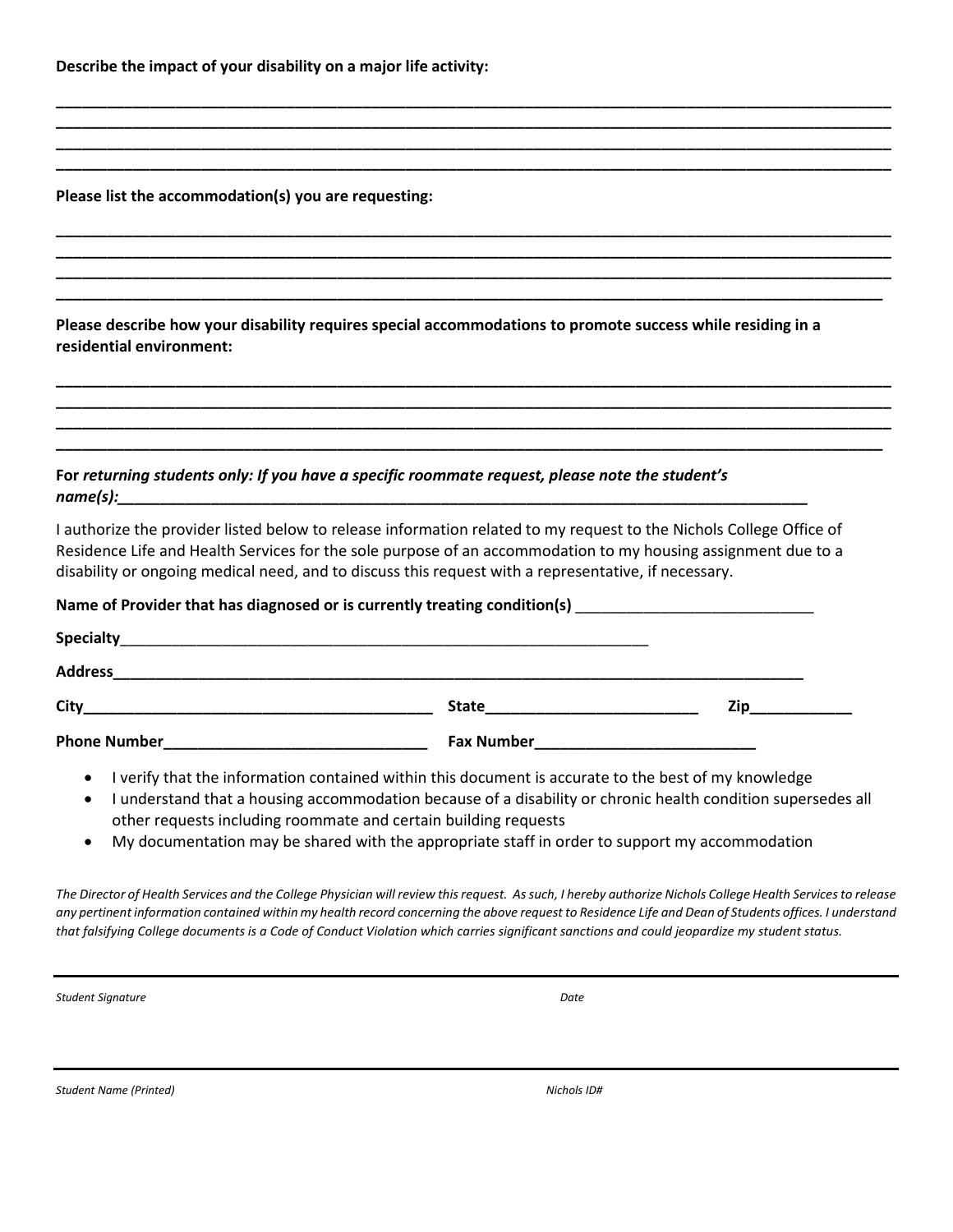| Part 2-TO BE COMPLETED BY PHYSICIAN who is treating condition(s):                                                   |
|---------------------------------------------------------------------------------------------------------------------|
|                                                                                                                     |
| Diagnosis in the area(s) of: _____ Psychiatric ______ Physical ________ Medical _______________ Learning            |
|                                                                                                                     |
|                                                                                                                     |
|                                                                                                                     |
| Severity of current symptoms: ____ Mild ______ Moderate ______ Severe                                               |
| <b>Condition is:</b> _____ Stable ___________ Prone to Exacerbation _______ Permanent/Chronic ________ Temporary    |
| What is the nature of the student's disability? Describe impact of disability on major life activity.               |
|                                                                                                                     |
|                                                                                                                     |
|                                                                                                                     |
|                                                                                                                     |
| What is the student's treatment plan and how does this Housing Request play a part in an on-going treatment plan?   |
|                                                                                                                     |
|                                                                                                                     |
|                                                                                                                     |
| Briefly describe the likely impact of the disability on the student's ability to live in campus housing:            |
|                                                                                                                     |
|                                                                                                                     |
|                                                                                                                     |
| Please state the specific recommendations regarding the accommodation(s) this student needs in their housing        |
| assignment. Indicate why the accommodation is warranted based on the student's disability. If the space provided is |
| not adequate, please attached additional pages typed on your letterhead.                                            |
|                                                                                                                     |
|                                                                                                                     |
|                                                                                                                     |
|                                                                                                                     |
| Is the accommodation request: Essential Beneficial but not essential Not Essential                                  |
| Please explain:                                                                                                     |
|                                                                                                                     |
|                                                                                                                     |
|                                                                                                                     |

*It may be helpful to note that due to the nature of living in a residence hall community, a request for a quiet hall is not a medical accommodation that can be met. Additionally, because a residence hall is shared by hundreds of students participating in various activities throughout the day, living in a single room does not necessarily provide a student with a quiet, distraction free environment.*